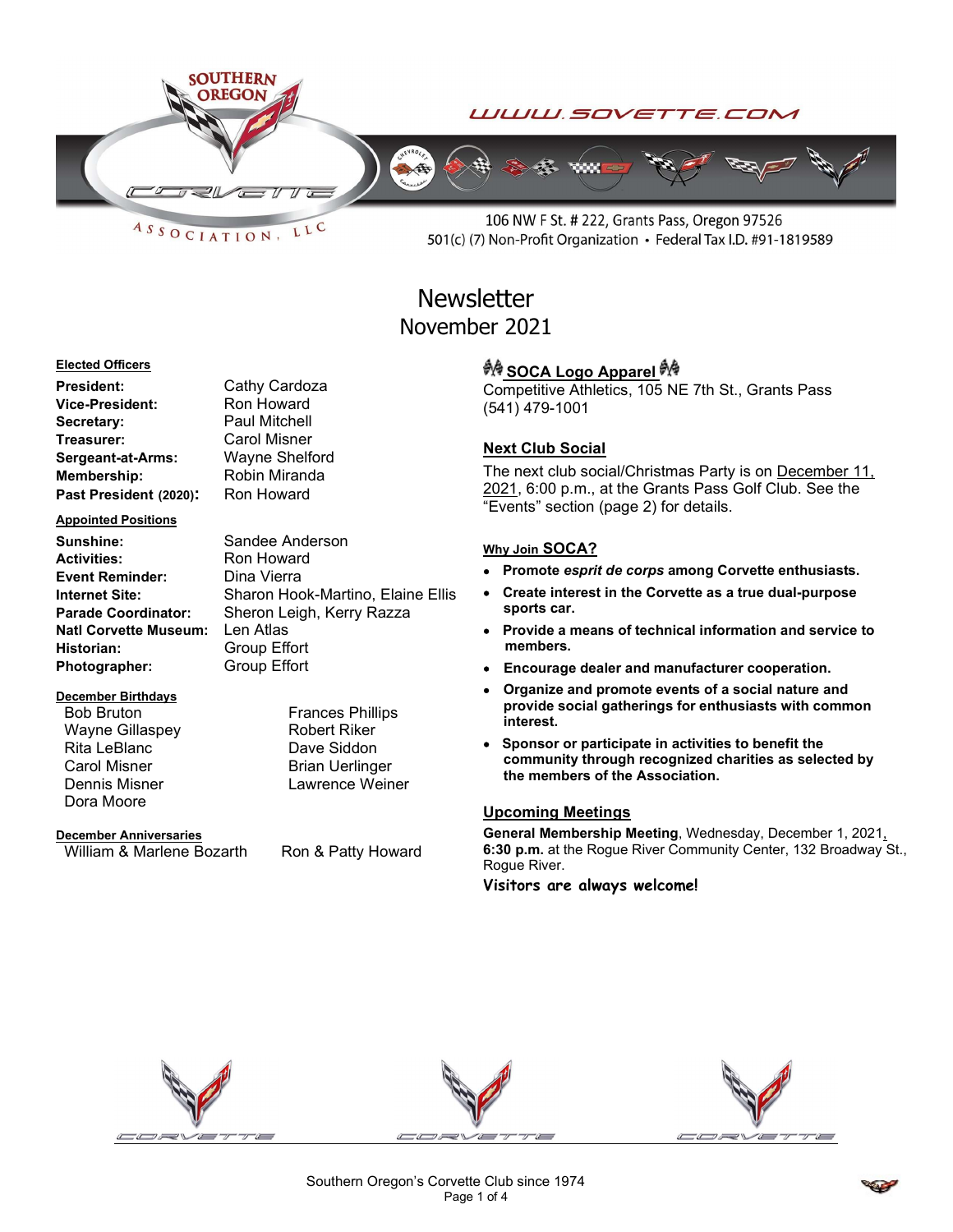

 $ASSOCIATION$ LLC 501(c) (7) Non-Profit Organization • Federal Tax I.D. #91-1819589

### 2021 - 2022 Southern Oregon Corvette Association (SOCA) Events

|                                           |  |  |  |  | Jan Feb Mar Apr May Jun Jul Aug Sep Oct |  |
|-------------------------------------------|--|--|--|--|-----------------------------------------|--|
| Club meeting (Wed.) 1 5 2 2 6 4 1 6 3 7 5 |  |  |  |  |                                         |  |

(All dates below are Saturdays, except as noted.

The dates shown are tentative and subject to change or cancellation.)

| <b>NOVEMBER</b> |                                            | (Daylight Savings Time ends November 7) |
|-----------------|--------------------------------------------|-----------------------------------------|
| Thanksgiving    | 25 – Thanksgiving holiday (Thursday)       |                                         |
| <b>DECEMBER</b> |                                            |                                         |
| Parade          | 4 – Grants Pass Christmas Parade, time TBA |                                         |

Social

When: Saturday, December 11, 2021, at 6:00 p.m. Food service will start between approximately 6:30 and 7:00 p.m.

Where: Grants Pass Golf Club, 230 Espey Rd., Grants Pass, OR 97527

Menu: Prime Rib or Herb-Crusted Chicken meal with roasted red potatoes, steamed vegetables, green salad, dinner rolls, and dessert. Iced tea and lemonade are included with each meal.

#### Meal ticket price (gratuity is included):

 Prime Rib meal is \$40.00 per person. Herb-Crusted Chicken meal is \$33.00 per person.

Tickets: Purchase Christmas Party meal tickets with exact change or check from SOCA Treasurer Carol Misner at the November 3 and December 1 SOCA Members meetings. You can also mail a check to:

 Southern Oregon Corvette Association 106 NW F St. # 222 Grants Pass OR 97527

If you mail a check, please include the name of each person who will be attending, and the number of Prime Rib meals or Chicken meals you are purchasing. Tickets will not be mailed to you; you will pick up your tickets at the door.

Cash Bar: Bar service will be available at a "Cash Bar/No-Host Bar." Attendees pay for their own drinks.

Gifts: Please bring a wrapped Christmas gift (\$20.00 equivalent) for a gift exchange. Unlike previous years, this year there will not be additional Christmas gifts provided by SOCA.

Fine print: All Christmas Party tickets will be sold beforehand; no tickets will be sold after December 1 or at the door. Treat the tickets like cash. No lost tickets will be replaced, and refunds are not provided for unused tickets. Changing purchased meal tickets from Prime Rib to Chicken, or vice versa, is not an available option after December 1.

For additional events, information, and links … see the SOCA website "Events Page:" https://www.sovette.com/events

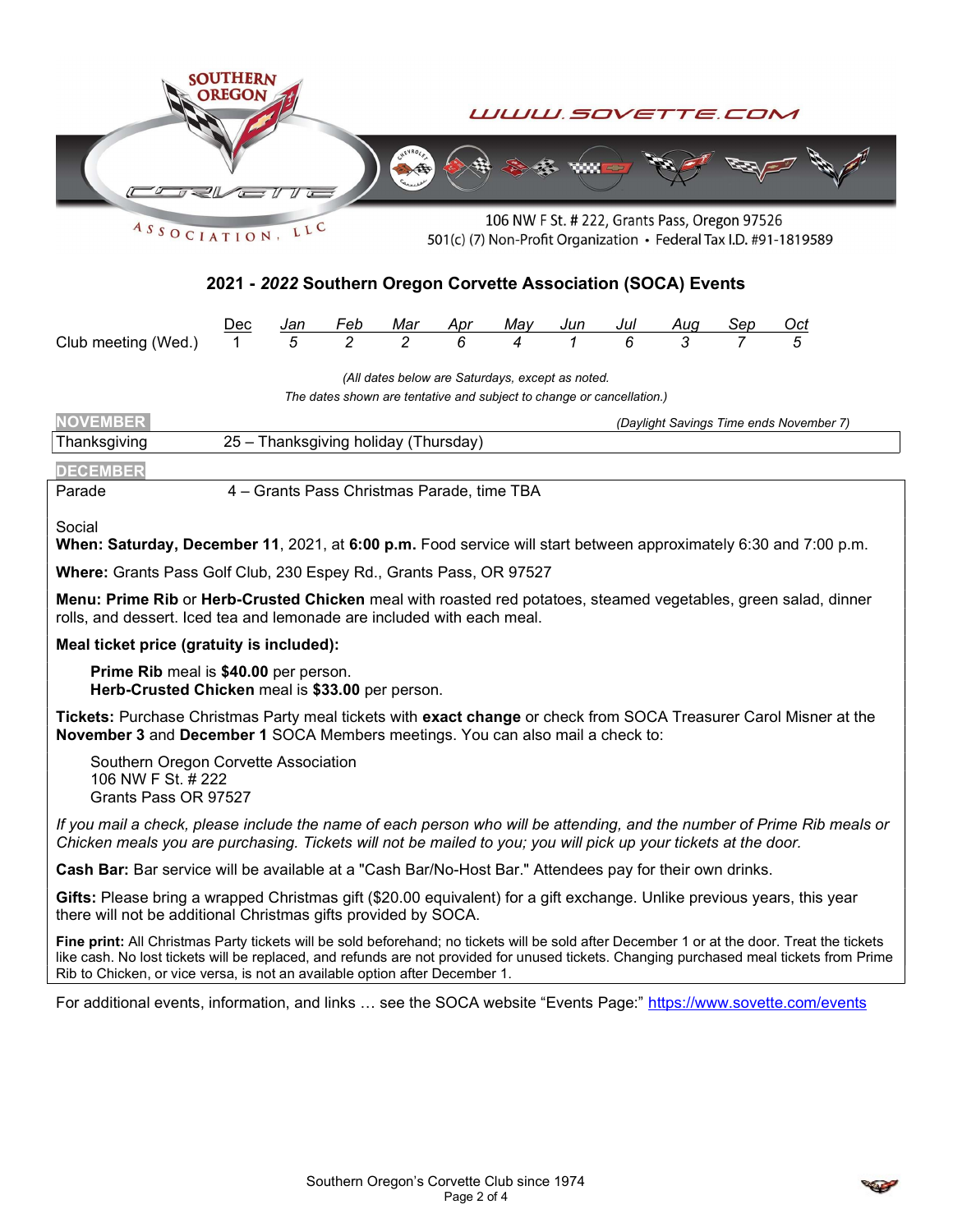Techin & Toolin

## Mid Engine Monthly Update: Z06 Revealed & More (John Elegant)

A lot is happening in the C8 world, starting (of course) with the debut of the 2023 C8 Z06 Corvette. GM officially revealed it yesterday (October 26, 2021) to the public. I was fortunate to be there at the Pedersen Automotive Museum. For those who saw the earlier Sept 27th GM prematurely-released picture of the car and were not convinced, when you see the Z06 in person, it will be a treat. It is a massively-powerful yet beautiful beast when you stand next to it yet compared to the Stingray for it is 3.6" wider and 2.3" longer (or optionally 3.6" longer with the Z07 package) and with more sharply definite features. Also, it has that one massive front center, additional heat exchanger that alone results in 50% more air flow through the car than in the Stingray.

There are now nine major new Z06 threads at MidEngineCorvetteForum should you want to delve into the Z06's details — here is a link to one.:

\*https://www.midenginecorvetteforum.com/forum/me-discussion-photos-videos/323332-z06 official-press-release



Before we get to its component details, three major questions I heard going into to the reveal event were: 1) When will the visualizer allow me to build mine? Answer: RIGHT NOW! 2) When do we get GM's Z06 St. Helens "Build and Price" program? A: About the end of winter. 3) When will orders first go in? A: About early May. And

lastly, 4) When will customer

production start and the first ones arrive at dealerships? A: Around the Labor Day holiday.

The Z06's summary details are: MSRP? Not announced, but informative guessing is \$88,000- \$90,000; LS6's redline is 8,600 RPM, HP is 670 and TQ is 460. While that is 175 HP more than Stingray, it is 10 pound-ft less torque. The redline is 8,600 RPM. Not one major performance variable was shared yet by GM, except 0-to-60 for the Z07 version of 2.6 seconds. The entry Z06 is even more a track-oriented car than was the C7 Z06/Z07. Watching even the entry C8

Z06 version running hot laps at the Nürburgring confirmed that even it is track-focused sports car. Still, the entry Z06 one can be comfortable driving hundreds of miles in a day if you like a firm ride; and, you can use it as your daily driver; but it is more tailored to be driving at least at 8/10's. Keeping it snarling at between 7,000 and 8,600 RPM will be a gutcheck, emotional experience. This is true of even the standard, no-option



Z06. To summarize, in temperament it is far from the Stingray's calm and relaxed manner while running errands. In talking with a Corvette Z06 development engineer, driving the Z06 is a far more visceral and passionate thrill ride compared to even when the Stingray is going 9/10's. Every potential buyer needs to decide if the Z06 with its torque being where it is the rev band is